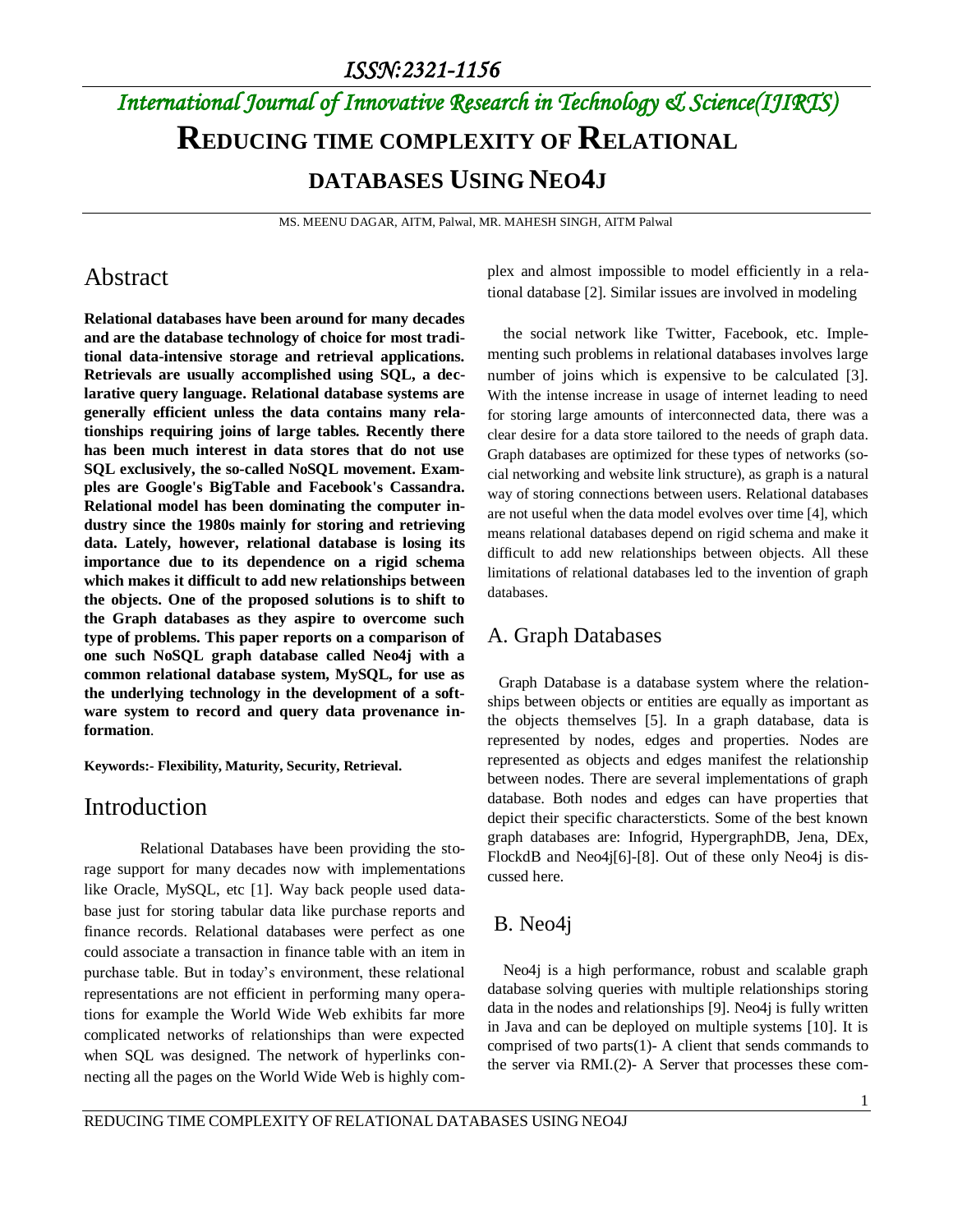# *International Journal of Innovative Research in Technology & Science(IJIRTS)*

ands and sends back the processed result to the client.

The database is queried through Cypher Query Language. It is a new query language that has been recently added to the Neo4j. Unlike imperative languages like Java and scripting language like Gremlin and the Ruby Neo4j bindings, Cypher is a declarative language. Using Cypher, efficient querying of the graph is possible, without having to write traversers in the code.

# Evaluation Parameters for Relational Databases and Graph Databases

The evaluation between MySQL and Neo4j is based upon different criteria [4]. These criteria are the pillars to decide which database should be adopted for implementation.

### A. Level of Support/Maturity

 Maturity refers to how well tested the system is. If a system has been tested, more number of times, it means it is more stable and more bugs have been found out. Maturity of a system is proportional to level of support.

 Relational Databases have been providing storage support for decades now. So they are more stable and mature. Both Oracle and MySQL have been providing extensive support for their commercial products. Relational databases have a unified language SQL. As SQL does not differ much between implementations, support for one implementation is applicable to others as well. Since Neo4j version 1.1 was released in February 2010, it is less stable and less mature. It lacks a unified language to interact with the database as query languages supported by Neo4j (SPARQL, Gremlin and Cypher Query) differ much in implementation. Support for one implementation is not applicable to all others. Neo4j is still growing and maturing and has not undergone the same rigorous performance testing as relational databases. Most of the support comes from its parent company's website www.neo4j.org and is limited from outside of Neo4j site.

### B. Security

MySQL has extensive multi user support. However Neo4j does not have any built in mechanisms for managing security restrictions and multiple users [11]. It presumes a trusted environment. Although there is Access Control List security mechanisms but even Access Control List management is handled at application layer. On the other hand, there is extensive support for ACL based security in MySQL.

# C. Flexibility

Although relational databases are more mature and secure as compared to graph databases, but its schema is fixed, which makes it difficult to extend these databases [12] and less suitable to manage ad-hoc schemas that evolve over time. This can be comprehended with the help of an example, suppose we have following information.

- 1) Marko is a human and Fluffy is a dog.
- 2) Marko and fluffy are good friends.
- 3) Human and dog are subclass of mammal.

In Relational Databases this information can be expressed as given here(table1, table2 and table3):

### **Table 1 Object Table**

| ID  | <b>NAME</b> | <b>TYPE</b> |
|-----|-------------|-------------|
| 001 | Marko       | Human       |
| 002 | Fluffy      | Dog         |

### **Table 2 Friendship Table**

| ID1 | ID2 |
|-----|-----|
| 001 | 002 |
| 002 | 001 |

| TYPE1 | TYPE <sub>2</sub> |
|-------|-------------------|
| Human | Mammal            |
| Dog   | Mammal            |

**Table 3 Subclass**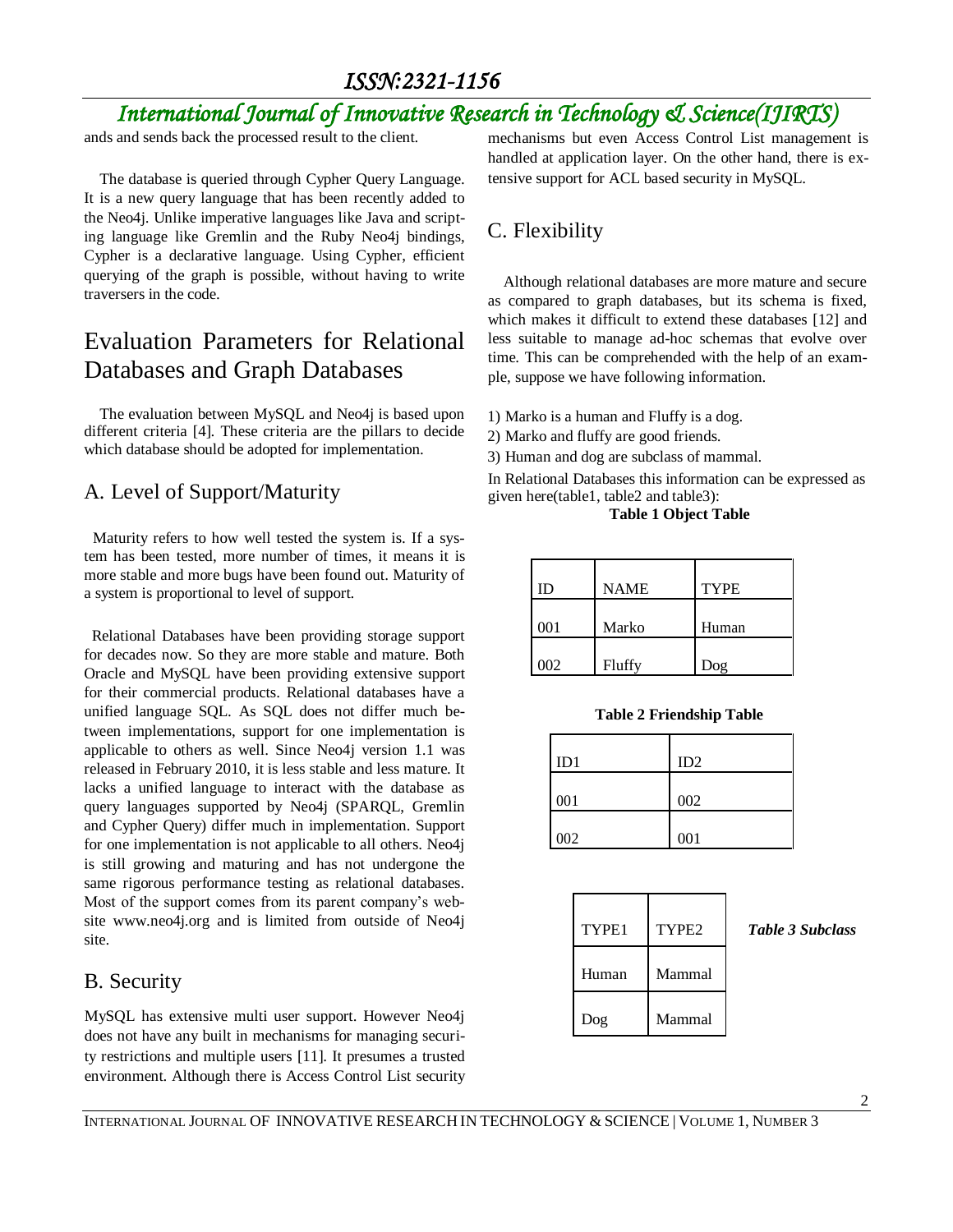# *International Journal of Innovative Research in Technology & Science(IJIRTS)*

In graph databases, the same information is represented as given in Fig1:



**Fig 1 Representation in graph database**

Now if we want to add some new information for example:

Marko and Fluffy are both mammals.

Storing this information in the relational database needs to restructure the entire relational database schema (table4, table5, table6 and table7).

#### **Table 4Object Table**

| ID  | NAME   | TYPE  |
|-----|--------|-------|
| 001 | Marko  | Human |
| MO  | Fluffy | ΟE    |

#### **Table 5 Friendship Table**

| ID2 |
|-----|
|     |
| 002 |
|     |
| 001 |
|     |

 **Table 6 Subclass Table**

| TYPE1 | TYPE <sub>2</sub> |
|-------|-------------------|
| Human | Mammal            |
| Dog   | Mammal            |

**Table 7 Type Table**

| ID  | <b>TYPE</b> |  |
|-----|-------------|--|
| 001 | Human       |  |
| 002 | Dog         |  |
| 001 | Mammal      |  |
| 002 | Mammal      |  |

However in graph databases, there is no need to restructure the entire schema every time a new relationship is added; only a few edges and nodes are added to the graph. For example the same information can be easily added in the graph databases without any restructuring of the original graph (Fig 2).



**Fig 2 Modified Representation in Graph Database**

Hence, Neo4j has an easily mutable schema while Relational databases are less mutable.

It has been theoretically said that relational model works best when there are a relatively small and static number of relationships between objects. When the data sets become larger, they require expensive join operations because they search all of the data to find the data that meets the search criteria. The larger the data set, the longer it takes to find matches. Conversely, a graph database does not scan the entire graph to find the nodes that meet the search criteria. It looks only at records that are directly connected to other records, increasing the number of nodes which does not increased the retrieval time. To prove this an experiment has been conducted and results have been tabulated.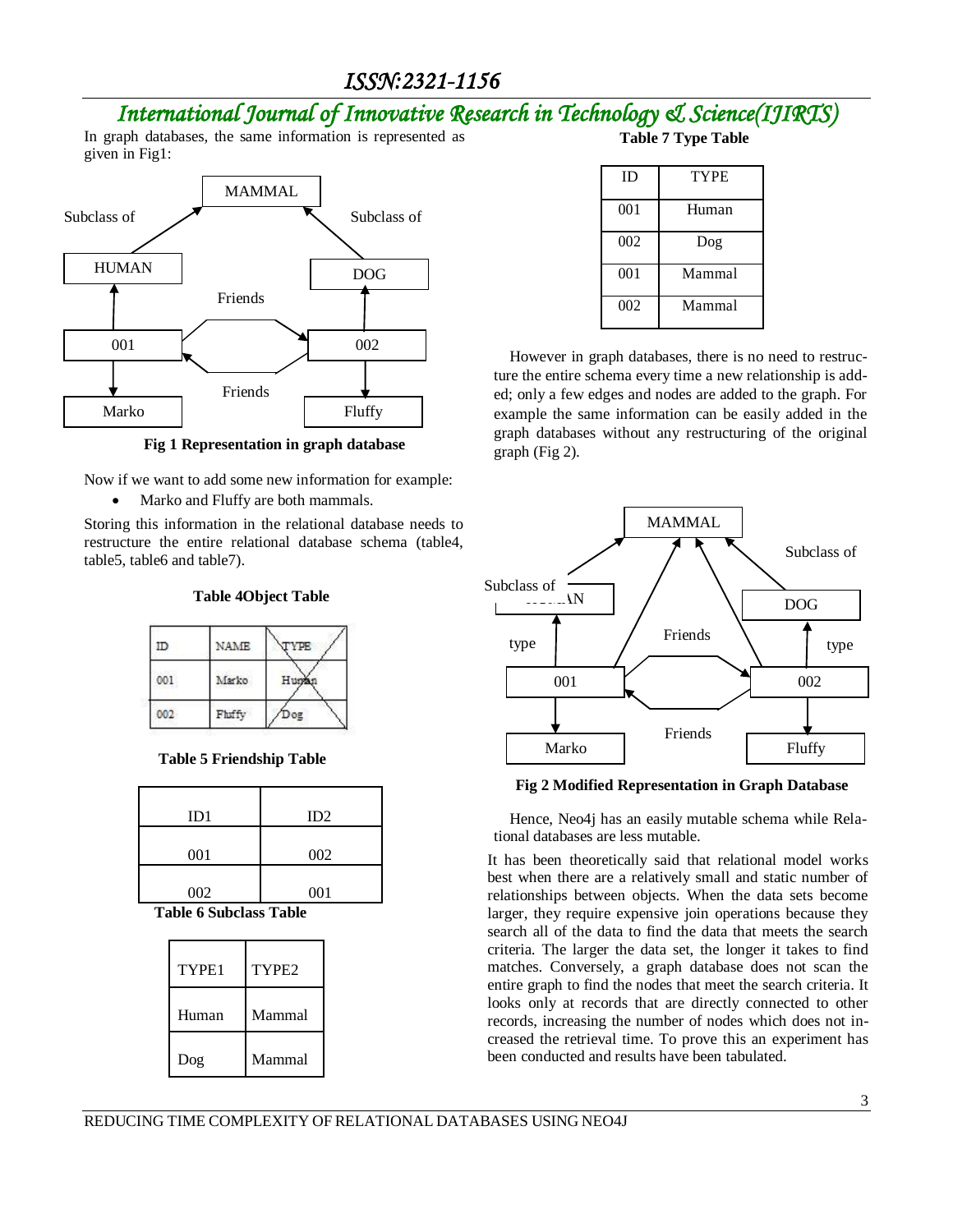# *International Journal of Innovative Research in Technology & Science(IJIRTS)* Implementation Details **Fig 3 Graph Database Schema**

The evaluation between MySQL and Neo4j is based upon a set of predefined queries.

To implement relational databases, MySQL version 5.1.41 was used. The database was queried using PHP scripting language. Graph databases are implemented using Neo4j Community version 1.6. The database is queried with Cypher Query Language.

Queries were designed to analyze the performance difference between a relational database and a graph database.

Schema for relational database included the following tables:

- 1) User: user\_id, user\_name
- 2) Friends: user\_id, friend\_id
- 3) Fav\_movies: user\_id , movie\_name
- 4) Actors: movie\_name, actor\_name

Schema for graph databases is represented in Fig 3:

# Experimental Results

Execution times were collected after executing the queries and noted in milliseconds. The results have been tabulated in table 8. It can be easily observed from the values retrieved (Table 8.) that the retrieval times of graph databases is less than relational databases. This is because relational databases search all of the data to find the data that meets the search



The three queries defined were: S0: Find all friends of Esha. S1: Find the favorite movies of Esha's friends.

S3: Find the lead actors of Esha's friends favorite movies.

criteria. The larger the data set, the longer it takes to find matches, so when number of users get increased from one hundred to five hundred, the retrieval time gets increased manifold. On the other hand graph database looks only at records that are directly connected to other records; it does not scan the entire graph to find the nodes that meet the search criteria. So, increasing number of nodes from one hundred to five hundred does not increase the retrieval time much as can be visualized from the graphs (Fig 4 and Fig 5).

**Table 8 Query Results In Milliseconds**

| No_of_objects | MySQL:S0 | Neo4i:SO | MySQL:S1 | Neo4j: S1 | MySQL:S2 | Neo4i:S |
|---------------|----------|----------|----------|-----------|----------|---------|
| 100           | 19.56    | 8        | 33       | 12.65     | 111.334  | 19.57   |
| 500           | 281.38   | 10       | 333.96   | 17        | 620.56   | 21      |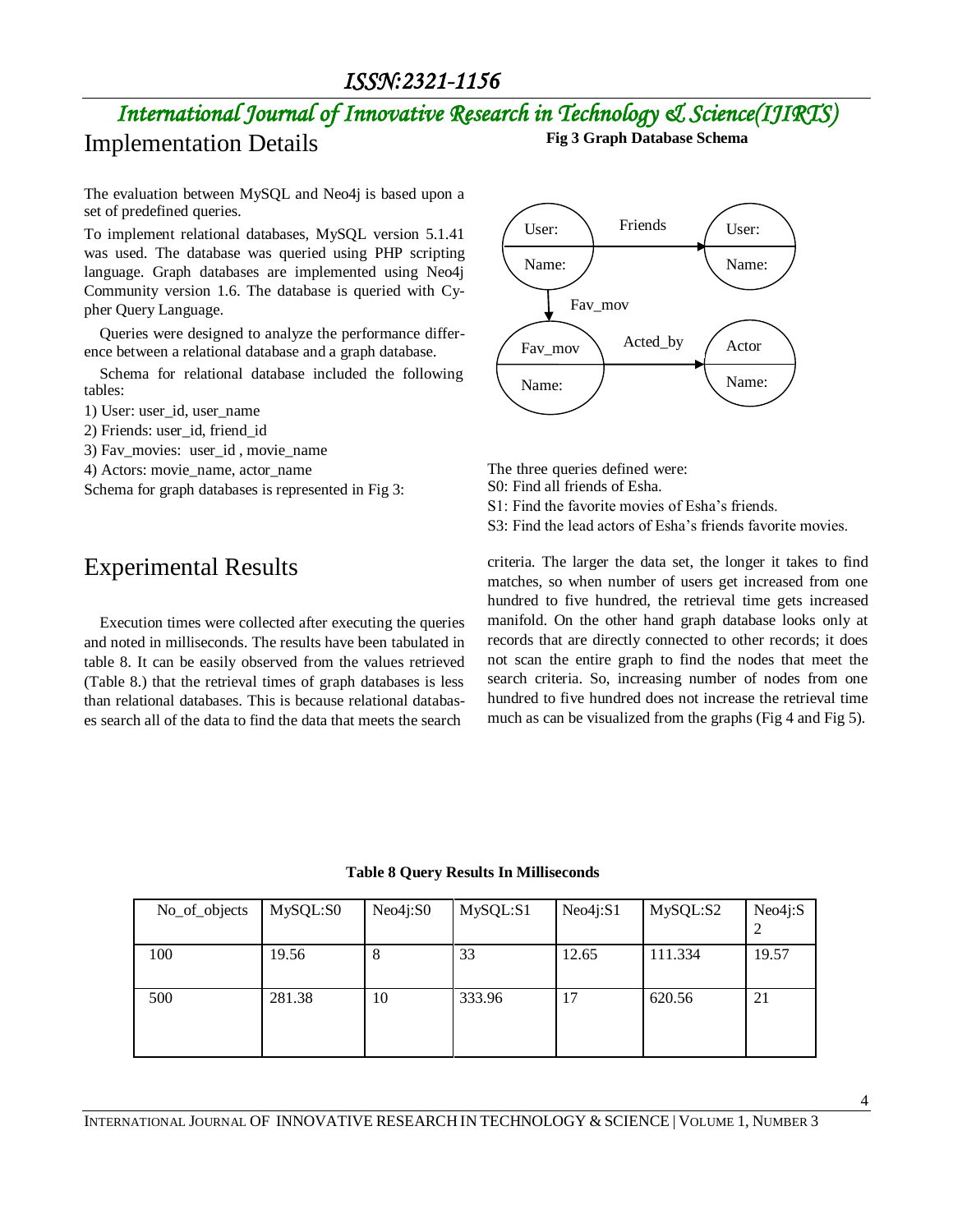*International Journal of Innovative Research in Technology & Science(IJIRTS)*

**Fig 4: Retrieval times of queries by neo4j and mysql (100 objects)**





## **CONCLUSION**

Both systems performed well on the objective and subjective benchmarks. In general, graph databases performed better when objective tests were performed. This implies that graph databases retrieve the results of the set of predefines query faster than relational databases. Not only this, graph databases are more flexible than relational databases as new relationships can be added to graph databases without the need to restructure the schema again. With such a difference in the query retrieval time of MySQL and Neo4j, Neo4j can be used for commercial purposes like website link structures and social networking.

### References

[1] Chad Vicknair, Michael Macias, Zhendong Zhao,

Xiaofei Nan, Yixin Chen, Dawn Wilkins "A Comparison of a Graph Database and a Relational Database", ACM Southeast Regional Conference,2010.

- [2] Database Trends And Applications. Available http://www.dbta.com/Articles/Columns/Notes-on-NoSQL/Graph-Dat abases-and-the-Value-They-Provide-74544.aspx,2012
- [3] M. Kleppmann. Should you go beyond relational databases? Available http://carsonified.com/blog/dev/should-you-gobeyond-relational-dat abadat.
- [4] Neo4j Blog, Available http://blog.neo4j.org/2009/04/current-databasedebate-and-graph.html.
- [5] M. I. Jordan (ed). (1998) .*"Learning in Graphical Models".* MIT Press. [6] HypergraphDB website, Availabl[e http://www.kobrix.com/hgdb.jsp](http://www.kobrix.com/hgdb.jsp)
- [7] Jena documentation, Available <http://jena.sourceforge.net/documentation.html>

| [8] | Infogrid. | Blog, | Available |
|-----|-----------|-------|-----------|
|-----|-----------|-------|-----------|